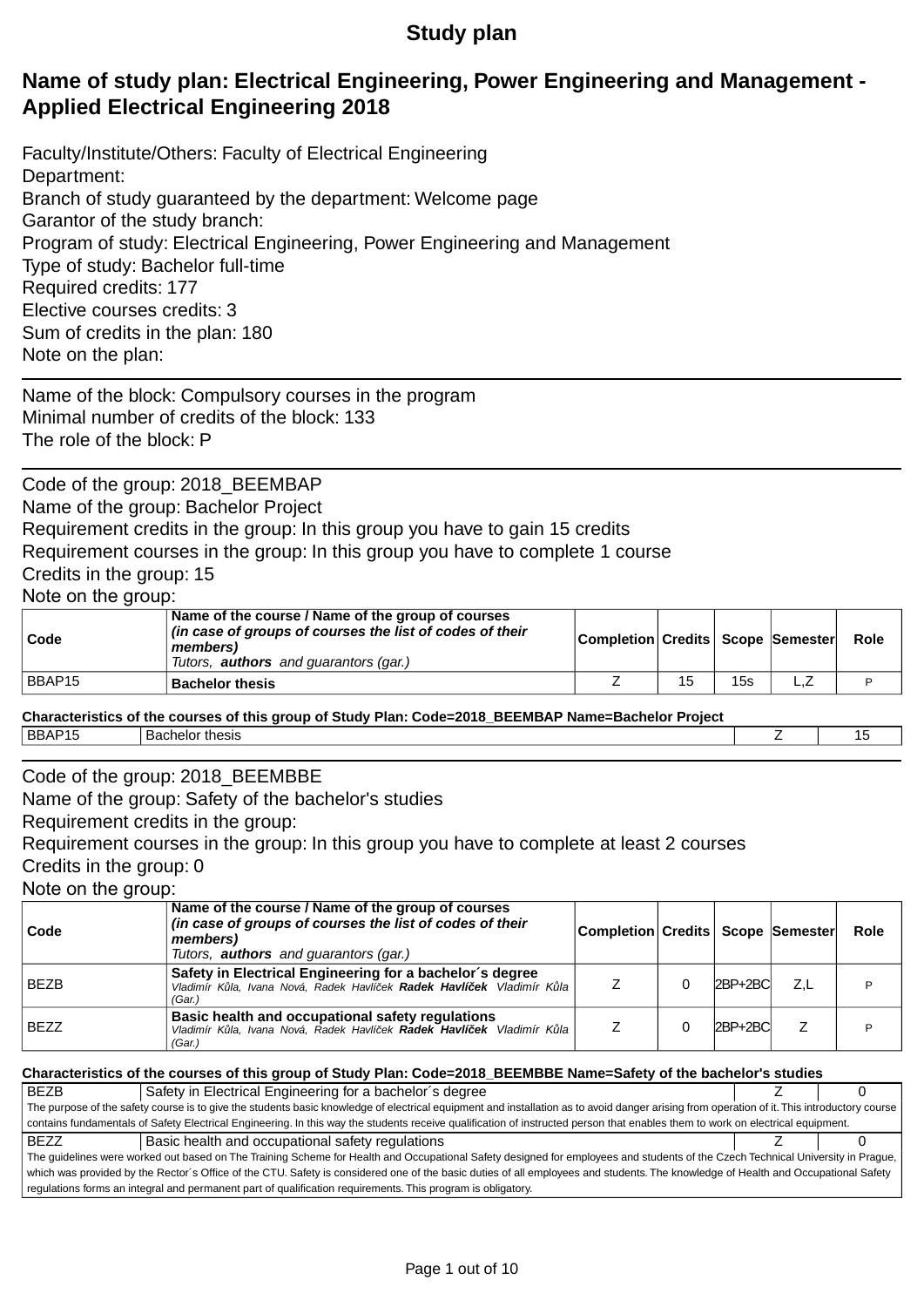# Code of the group: 2018\_BEEMP Name of the group: Compulsory subjects of the programme Requirement credits in the group: In this group you have to gain 118 credits Requirement courses in the group: In this group you have to complete 24 courses Credits in the group: 118

| Note on the group: |  |
|--------------------|--|
|--------------------|--|

| Code                                            | Name of the course / Name of the group of courses<br>(in case of groups of courses the list of codes of their<br>members)<br>Tutors, authors and guarantors (gar.)                                | <b>Completion Credits</b> |                |          | Scope Semester | Role |
|-------------------------------------------------|---------------------------------------------------------------------------------------------------------------------------------------------------------------------------------------------------|---------------------------|----------------|----------|----------------|------|
| B0B01DRN                                        | <b>Differencial Equations and Numerical Analysis</b><br>Petr Habala, Daniel Gromada, Josef Dvo ák, Karel Pospíšil Petr Habala<br>Petr Habala (Gar.)                                               | Z,ZK                      | 4              | $2P+2C$  | L              | P    |
| B1B38EMA                                        | <b>Electrical Measurements</b><br>Petr Kašpar, Jakub Svatoš Petr Kašpar Petr Kašpar (Gar.)                                                                                                        | KZ                        | 5              | $2P+2L$  | L              | P    |
| B <sub>1</sub> B <sub>31</sub> EOS              | <b>Electric circuits</b><br>Martin Pokorný Martin Pokorný Martin Pokorný (Gar.)                                                                                                                   | Z,ZK                      | 6              | $3P+2S$  | Z              | P    |
| B1B15EN11                                       | <b>Power Engineering 1</b><br>Zden k Müller, Ladislav Musil                                                                                                                                       | Z,ZK                      | 5              | $3P+2S$  | L              | P    |
| <b>B1B15EN2</b>                                 | <b>Power Engineering 2</b><br>Radek Procházka Radek Procházka (Gar.)                                                                                                                              | Z,ZK                      | 5              | $2P+2L$  | Z              | P    |
| B1B17EMP                                        | <b>Electromagnetic Field</b><br>Vít zslav Pankrác Vít zslav Pankrác Vít zslav Pankrác (Gar.)                                                                                                      | Z,ZK                      | 5              | $2P+2C$  | Z              | P    |
| B1B34EPS                                        | <b>Elektronics for Heavy-current engeneering</b><br>Adam Bou a, Vladimír Janí ek, Jan Novák, Tomáš Teplý Vladimír Janí ek<br>Vladimír Janí ek (Gar.)                                              | KZ                        | 4              | $2P+2L$  | Z              | P    |
| <b>B1B02FY1</b>                                 | <b>Physics 1</b><br>Petr Koní ek Petr Koní ek Petr Koní ek (Gar.)                                                                                                                                 | Z,ZK                      | 8              | 4P+1L+2C | L              | P    |
| <b>B1B02FY2</b>                                 | <b>Physics 2</b><br>Petr Koní ek, Petr Kulhánek Petr Koní ek Petr Koní ek (Gar.)                                                                                                                  | Z,ZK                      | $\overline{7}$ | 3P+1L+2C | Z              | P    |
| B0B01KANA                                       | <b>Complex Analysis</b><br>Martin Bohata, Zden k Mihula, Martin K epela <b>Martin Bohata</b> Jan Hamhalter<br>(Gar.)                                                                              | Z,ZK                      | 4              | $2P+2S$  | Z              | P    |
| B0B01LAGA                                       | <b>Linear Algebra</b><br>Daniel Gromada, Josef Dvo ák, Ji í Velebil, Natalie Žukovec, Mat j Dostál Ji í<br>Velebil Ji í Velebil (Gar.)                                                            | Z,ZK                      | 7              | $4P+2S$  | Z              | P    |
| B0B01MA1A                                       | <b>Mathematical Analysis 1</b><br>Josef Dvo ák, Karel Pospíšil, Veronika Sobotíková Veronika Sobotíková<br>Veronika Sobotíková (Gar.)                                                             | Z,ZK                      | 6              | $4P+2S$  | Z              | P    |
| B0B01MA2A                                       | <b>Mathematical Analysis 2</b><br>Karel Pospíšil, Martin Bohata, Zden k Mihula, Martin K epela, Natalie Žukovec,<br>Jaroslav Tišer, Paola Vivi <b>Jaroslav Tišer</b> Petr Hájek (Gar.)            | Z,ZK                      | 6              | $4P+2S$  | L              | P    |
| B <sub>1</sub> B <sub>13</sub> MVE <sub>1</sub> | <b>Materials for Power Electrical Engineering</b><br>Jan Zemen, Pavel Mach, Josef Sedlá ek, Karel Dušek, Ivana Beshajová<br>Pelikánová <b>Karel Dušek</b> Pavel Mach (Gar.)                       | Z,ZK                      | 4              | $2P+2L$  | Z              | P    |
| B0B99PRPA                                       | <b>Procedural Programming</b><br>Stanislav Vítek Stanislav Vítek Stanislav Vítek (Gar.)                                                                                                           | KZ                        | 4              | $2P+2C$  | Z              | P    |
| B1BPROJ4                                        | <b>Bachelor project</b><br>Zden k Müller, Ivana Beshajová Pelikánová, Jan Mikeš, Jan Kyncl, Jan Bauer,<br>Karel Künzel, Vít Klein, Stanislav Bou ek, Ji í Vaší ek,  Jan Bauer Jan<br>Bauer (Gar.) | Z                         | 4              | 4s       |                | P    |
| B <sub>1</sub> B <sub>13</sub> PPS              | Industrial computer systems<br>Karel Künzel Karel Künzel Karel Künzel (Gar.)                                                                                                                      | Z,ZK                      | 4              | $2P+2L$  | L              | P    |
| B1B13TEP                                        | Electrical engineering technological processes<br>Radek Procházka. Pavel Mach. Karel Dušek. Jan Kuba <b>Karel Dušek</b> Pavel<br>Mach (Gar.)                                                      | Z,ZK                      | 4              | $3P+2L$  | L              | P    |
| B1B15VYA                                        | <b>Computational Applications</b><br>Jan Kyncl Jan Kyncl (Gar.)                                                                                                                                   | KZ                        | 4              | 2P+2C    | L              | P    |
| B <sub>1</sub> B <sub>13</sub> VV <sub>Z1</sub> | <b>Manufacturing of Power Devices</b><br>Jan Kuba, Ji í Hájek, Petr Gric Ji í Hájek Ji í Hájek (Gar.)                                                                                             | Z,ZK                      | 4              | $2P+2L$  | Z              | P    |
| B1B14ZPO                                        | <b>Fundametals of Electric Drives</b><br>Pavel Kobrle Pavel Kobrle                                                                                                                                | Z,ZK                      | 5              | $2P+2L$  | Z              | P    |
| B1B14ZSP                                        | <b>Electric Machines and Apparatuses Basics</b><br>Pavel Kobrle, Pavel Mindl Pavel Kobrle Pavel Kobrle (Gar.)                                                                                     | Z,ZK                      | 5              | $3P+2L$  | L              | P    |
| B1B14ZEL1                                       | <b>Fundamentals of Electrotechnical Engineering</b><br>Ivana Nová, Vít Hlinovský, Ji í Beranovský Ivana Nová                                                                                      | KZ.                       | 4              | $2P+2C$  | Z              | P    |
| B1B14ZVE                                        | <b>Power Electronics</b><br>Jan Bauer, Ji í Lettl Ji í Lettl Ji í Lettl (Gar.)                                                                                                                    | Z,ZK                      | 4              | $2P+2L$  | Z              | P    |

#### **Characteristics of the courses of this group of Study Plan: Code=2018\_BEEMP Name=Compulsory subjects of the programme**

B0B01DRN Differencial Equations and Numerical Analysis **Analysis** Analysis Analysis Analysis Analysis Analysis Analysis Analysis Analysis Analysis Analysis Analysis Analysis Analysis Analysis Analysis Analysis Analysis Ana This course introduces students to the classical theory of ordinary differential equations (separable and linear ODEs) and also to bsics of numerical methods (errors in calculations and stability, numerical solutions of algebraic and differential equations and their systems). The course takes advantage of the synnergy between theoretical and practical point of view.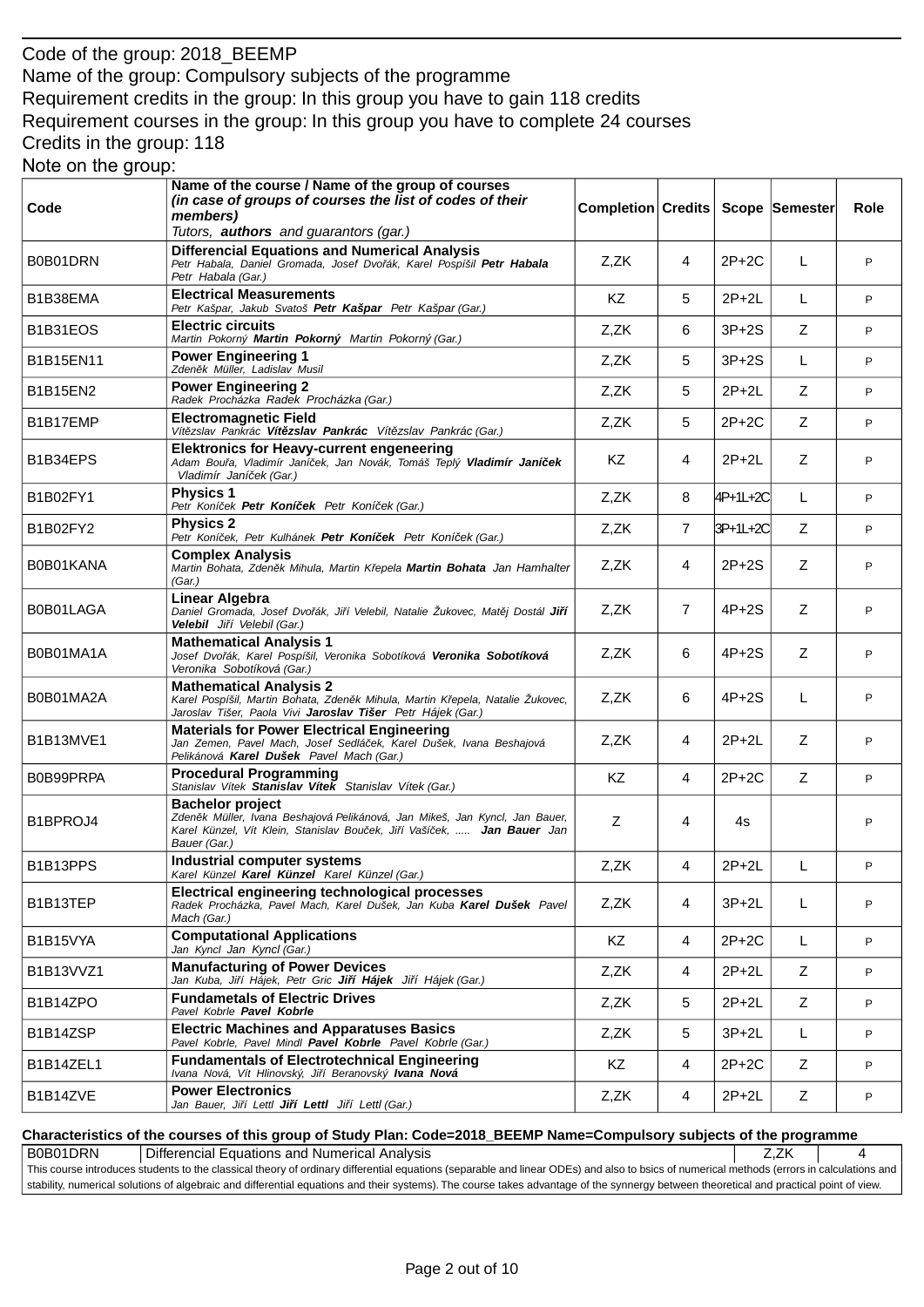| B1B38EMA                                                                                                                                                                                   | <b>Electrical Measurements</b>                                                                                                                                                                                                                                                                                                                                                                  | KZ   | 5              |  |  |  |  |
|--------------------------------------------------------------------------------------------------------------------------------------------------------------------------------------------|-------------------------------------------------------------------------------------------------------------------------------------------------------------------------------------------------------------------------------------------------------------------------------------------------------------------------------------------------------------------------------------------------|------|----------------|--|--|--|--|
|                                                                                                                                                                                            | The subject is focused to fundamentals of measurement and instrumentation. Based on the principle of the methods of electrical quantities measurement (voltage, current, power,                                                                                                                                                                                                                 |      |                |  |  |  |  |
|                                                                                                                                                                                            | frequency, resistance, capacitance and inductance) a structure and properties of measuring instruments are explained including principles of their correct application and an accuracy                                                                                                                                                                                                          |      |                |  |  |  |  |
| estimation. Fundamentals of magnetic measurements close the course. Výsledek studentské ankety p edm tu je zde: http://www.fel.cvut.cz/anketa/aktualni/courses/AE1B38EMA                   |                                                                                                                                                                                                                                                                                                                                                                                                 |      |                |  |  |  |  |
| B <sub>1</sub> B <sub>31</sub> EOS                                                                                                                                                         | Electric circuits                                                                                                                                                                                                                                                                                                                                                                               | Z.ZK | 6              |  |  |  |  |
|                                                                                                                                                                                            | The subject describes fundamental methods of electrical circuit analysis. The aim is to unify different level of knowledge of students coming from schools of different categories and<br>form the basis of knowledge necessary for next subjects. It presents the difference among physical circuit and its models, and then it presents the behavior of basic ideal circuit elements          |      |                |  |  |  |  |
| in DC circuits and in sinusoidal steady state as well as transients, caused by changes in the circuit. Acquired knowledge should, among other things, also be used for critical assessment |                                                                                                                                                                                                                                                                                                                                                                                                 |      |                |  |  |  |  |
|                                                                                                                                                                                            | of the results of the analysis and simulation of electrical circuits by means of software tools.                                                                                                                                                                                                                                                                                                |      |                |  |  |  |  |
| B1B15EN11                                                                                                                                                                                  | Power Engineering 1                                                                                                                                                                                                                                                                                                                                                                             | Z,ZK | 5              |  |  |  |  |
| <b>B1B15EN2</b>                                                                                                                                                                            | Power Engineering 2                                                                                                                                                                                                                                                                                                                                                                             | Z,ZK | 5              |  |  |  |  |
| B1B17EMP                                                                                                                                                                                   | Electromagnetic Field                                                                                                                                                                                                                                                                                                                                                                           | Z,ZK | 5              |  |  |  |  |
|                                                                                                                                                                                            | This course gets its students acquinted with principles and applied electromagnetic field theory basics.                                                                                                                                                                                                                                                                                        |      |                |  |  |  |  |
| B1B34EPS                                                                                                                                                                                   | Elektronics for Heavy-current engeneering                                                                                                                                                                                                                                                                                                                                                       | KZ   | 4              |  |  |  |  |
|                                                                                                                                                                                            | Knowledge of current basic passive and active electronic components. Structure, physical and circuit properties of components. Component behavior when working with both small                                                                                                                                                                                                                  |      |                |  |  |  |  |
|                                                                                                                                                                                            | and large analog, digital and optical signals. More complex circuit systems and communication technologies. Measuring the most important applications of modern semiconductor                                                                                                                                                                                                                   |      |                |  |  |  |  |
| devices.                                                                                                                                                                                   |                                                                                                                                                                                                                                                                                                                                                                                                 |      |                |  |  |  |  |
| B1B02FY1                                                                                                                                                                                   | Physics 1                                                                                                                                                                                                                                                                                                                                                                                       | Z.ZK | 8              |  |  |  |  |
|                                                                                                                                                                                            | The basic course of physics at the Faculty of Electrical Engineering - Physics 1, is devoted to the introduction into two important areas of physics. The first one is a classical mechanics                                                                                                                                                                                                    |      |                |  |  |  |  |
|                                                                                                                                                                                            | and the second one is the electric and magnetic field. Within the framework of the classical mechanics, the students study the particle kinematics; dynamics of the mass particle, system                                                                                                                                                                                                       |      |                |  |  |  |  |
|                                                                                                                                                                                            | of mass particles and rigid bodies. The students should be able to solve basic problems dealing with the description of mechanical systems, which they can meet during their further                                                                                                                                                                                                            |      |                |  |  |  |  |
|                                                                                                                                                                                            | studies. The classical mechanics is followed by the relativistic mechanics, electric and magnetic field - both stationary as well as non-stationary. The students can use the facts gained<br>in this course in the study of electrical circuits, theory of electrotechnical materials or radioelectronics. Apart of this, the knowledge gained in this course is required for the study of the |      |                |  |  |  |  |
| consecutive course Physics 2.                                                                                                                                                              |                                                                                                                                                                                                                                                                                                                                                                                                 |      |                |  |  |  |  |
| B1B02FY2                                                                                                                                                                                   | Physics 2                                                                                                                                                                                                                                                                                                                                                                                       | Z,ZK | $\overline{7}$ |  |  |  |  |
|                                                                                                                                                                                            | The course Physics 2 is closely linked with the course Physics 1. Within the framework of this course the students will first of all learn foundations of thermodynamics. Following topic                                                                                                                                                                                                       |      |                |  |  |  |  |
|                                                                                                                                                                                            | - the theory of waves - will give to the students basic insight into the properties of waves and will help to the students to understand that the presented description of the waves has a                                                                                                                                                                                                      |      |                |  |  |  |  |
|                                                                                                                                                                                            | universal character in spite of the waves character. Particular types of waves, such as acoustic or optical waves are the subjects of the following section. Quantum mechanics and                                                                                                                                                                                                              |      |                |  |  |  |  |
|                                                                                                                                                                                            | nuclear physics will complete the student?s general education in physics. The knowledge gained in this course will help to the students in study of such modern areas as robotics,                                                                                                                                                                                                              |      |                |  |  |  |  |
|                                                                                                                                                                                            | computer vision, measuring technique and will allow them to understand the principles of novel technologies and functioning of new electronic devices.                                                                                                                                                                                                                                          |      |                |  |  |  |  |
| B0B01KANA                                                                                                                                                                                  | <b>Complex Analysis</b>                                                                                                                                                                                                                                                                                                                                                                         | Z,ZK | 4              |  |  |  |  |
| B0B01LAGA                                                                                                                                                                                  | Linear Algebra                                                                                                                                                                                                                                                                                                                                                                                  | Z,ZK | $\overline{7}$ |  |  |  |  |
| B0B01MA1A                                                                                                                                                                                  | <b>Mathematical Analysis 1</b>                                                                                                                                                                                                                                                                                                                                                                  | Z,ZK | 6              |  |  |  |  |
|                                                                                                                                                                                            | This is an introductory course to differential and integral calculus of functions of one real variable.                                                                                                                                                                                                                                                                                         |      |                |  |  |  |  |
| B0B01MA2A                                                                                                                                                                                  | <b>Mathematical Analysis 2</b>                                                                                                                                                                                                                                                                                                                                                                  | Z,ZK | 6              |  |  |  |  |
|                                                                                                                                                                                            |                                                                                                                                                                                                                                                                                                                                                                                                 |      |                |  |  |  |  |
|                                                                                                                                                                                            | The subject covers an introduction to the differential and integral calculus in several variables and basic relations between curve and surface integrals. Other part contains function                                                                                                                                                                                                         |      |                |  |  |  |  |
|                                                                                                                                                                                            | series and power series with application to Taylor and Fourier series.                                                                                                                                                                                                                                                                                                                          |      |                |  |  |  |  |
| B1B13MVE1                                                                                                                                                                                  | Materials for Power Electrical Engineering                                                                                                                                                                                                                                                                                                                                                      | Z,ZK | 4              |  |  |  |  |
|                                                                                                                                                                                            | At first a physical description of basic properties and basic types of materials for electrical engineering is carried out. Types of conductors, superconductors, insulators, magnetic                                                                                                                                                                                                          |      |                |  |  |  |  |
|                                                                                                                                                                                            | materials and semiconductors, which are used in power electrical engineering, are presented. The stress is put on relationships between properties, technology and the use. The                                                                                                                                                                                                                 |      |                |  |  |  |  |
|                                                                                                                                                                                            | student will meet, in higher detail, with ceramics for electrical engineering, with properties of mica, glass and their applications, with environmental conductive joining, with materials                                                                                                                                                                                                     |      |                |  |  |  |  |
|                                                                                                                                                                                            | for thin and thick films and with selected nanomaterials and their applications.                                                                                                                                                                                                                                                                                                                |      |                |  |  |  |  |
| B0B99PRPA                                                                                                                                                                                  | Procedural Programming                                                                                                                                                                                                                                                                                                                                                                          | ΚZ   | 4              |  |  |  |  |
| B1BPROJ4                                                                                                                                                                                   | <b>Bachelor project</b>                                                                                                                                                                                                                                                                                                                                                                         | Z    | 4              |  |  |  |  |
| B1B13PPS                                                                                                                                                                                   | Industrial computer systems                                                                                                                                                                                                                                                                                                                                                                     | Z,ZK | 4              |  |  |  |  |
|                                                                                                                                                                                            | The subject is focused on basic knowledges about computer control systems used in electrotechnic engineering and energetics. Students works with hardware for data acquisition and                                                                                                                                                                                                              |      |                |  |  |  |  |
|                                                                                                                                                                                            | data processing, software tools and application examples. There are presented elementary digital circuits, the representation of numbers and their processing in microcomputer and                                                                                                                                                                                                              |      |                |  |  |  |  |
|                                                                                                                                                                                            | fundamental block of microprocessor and microcomputer. The single chip microcomputer, embedded application, industrial PC and design to industrial condition are presented.                                                                                                                                                                                                                     |      |                |  |  |  |  |
| B1B13TEP                                                                                                                                                                                   | Electrical engineering technological processes                                                                                                                                                                                                                                                                                                                                                  | Z.ZK | 4              |  |  |  |  |
|                                                                                                                                                                                            | Technologies used in electronics, laser, and other beam technologies and IC packaging will be characterized. There will also be discussed fundamentals of winding, drying and                                                                                                                                                                                                                   |      |                |  |  |  |  |
|                                                                                                                                                                                            | impregnation processes. The subject is also the basis for producing single-crystal Si. Technology using plasma technology, packaging, and basic assembly technologies are also                                                                                                                                                                                                                  |      |                |  |  |  |  |
| presented.                                                                                                                                                                                 |                                                                                                                                                                                                                                                                                                                                                                                                 |      |                |  |  |  |  |
| B1B15VYA                                                                                                                                                                                   | <b>Computational Applications</b>                                                                                                                                                                                                                                                                                                                                                               | ΚZ   | 4              |  |  |  |  |
| B1B13VVZ1                                                                                                                                                                                  | Manufacturing of Power Devices                                                                                                                                                                                                                                                                                                                                                                  | Z,ZK | 4              |  |  |  |  |
|                                                                                                                                                                                            | The topic of the subject is focused on manufacturing of power electrical machines and devices from construction and technological point of wiev. Main part of the subject is devoted to<br>transformers and rotating machines, namely their magnetic circuits and windings. Second half of the subject is dedicated to manufacturing of power semiconductive devices and                        |      |                |  |  |  |  |
|                                                                                                                                                                                            | converters including diagnostics, reliable operation. Last part of lectures deals with layouts of manufactirung, lean management and planning of manufacturing.                                                                                                                                                                                                                                 |      |                |  |  |  |  |
| B1B14ZPO                                                                                                                                                                                   | <b>Fundametals of Electric Drives</b>                                                                                                                                                                                                                                                                                                                                                           | Z,ZK | 5              |  |  |  |  |
| B1B14ZSP                                                                                                                                                                                   |                                                                                                                                                                                                                                                                                                                                                                                                 | Z,ZK | 5              |  |  |  |  |
|                                                                                                                                                                                            | Electric Machines and Apparatuses Basics<br>The course explains the principles of machines for convertsion of mechanical energy to electrical and back. It discusses the principles of basic functions and properties of rotating and                                                                                                                                                           |      |                |  |  |  |  |
|                                                                                                                                                                                            | non-rotating electric machines. Following the behavior of electrical machines are discussed basic devices for protection and switching, including behavioral and switching problems.                                                                                                                                                                                                            |      |                |  |  |  |  |
| B1B14ZEL1                                                                                                                                                                                  | <b>Fundamentals of Electrotechnical Engineering</b>                                                                                                                                                                                                                                                                                                                                             | ΚZ   | 4              |  |  |  |  |
|                                                                                                                                                                                            | The course extends necessary knowledge of the technical documentation, technical text and its presentation. The second half of the semester isfocused on an explanation and practicing                                                                                                                                                                                                          |      |                |  |  |  |  |
|                                                                                                                                                                                            | of basics electrotechnics so that knowledge of students are increased to the level needed in the next semesters.                                                                                                                                                                                                                                                                                |      |                |  |  |  |  |
| B1B14ZVE                                                                                                                                                                                   | <b>Power Electronics</b>                                                                                                                                                                                                                                                                                                                                                                        | Z,ZK | 4              |  |  |  |  |
|                                                                                                                                                                                            | The course focuses on the basic types of power semiconductor converters, which are used to change the parameters of electricity. Students are introduced to the basic principles,<br>properties and applications of power electronic converters, their advantages, disadvantages, and fuse sizing.                                                                                              |      |                |  |  |  |  |

# Code of the group: 2015\_BZAJ Name of the group: Exam from the english language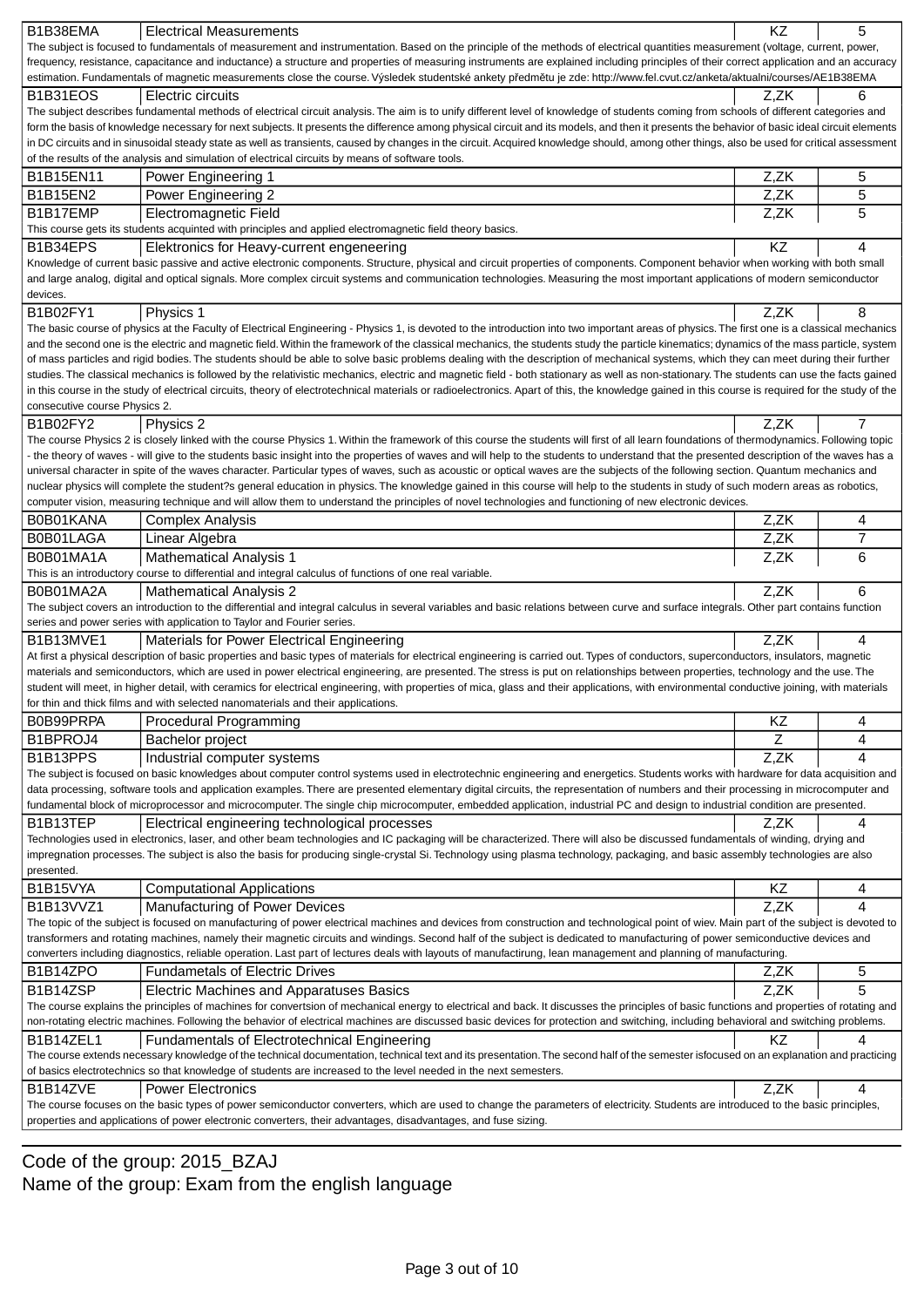## Requirement credits in the group: Requirement courses in the group: In this group you have to complete 2 courses Credits in the group: 0 Note on the group:

| Code            | Name of the course / Name of the group of courses<br>(in case of groups of courses the list of codes of their<br>members)<br>Tutors, <b>authors</b> and guarantors (gar.)                                            | Completion Credits   Scope   Semester |    |     | Role |
|-----------------|----------------------------------------------------------------------------------------------------------------------------------------------------------------------------------------------------------------------|---------------------------------------|----|-----|------|
| <b>B0B04B1K</b> | English language B1 - classified assessment<br>Dana Saláková, Petra Jennings, Markéta Havlí ková, Michael Ynsua, Pavla<br>Péterová, Erik Peter Stadnik, Jonathan Michael Daly Petra Jennings Dana<br>Saláková (Gar.) | K7                                    | 0C | Z,L |      |
| B0B04B2Z        | English language B2 - exam<br>Dana Saláková, Petra Jennings, Markéta Havlí ková, Michael Ynsua, Pavla<br>Péterová, Erik Peter Stadnik, Jonathan Michael Daly Petra Jennings Dana<br>Saláková (Gar.)                  | Z,ZK                                  | 0C | Z.L | D    |

#### **Characteristics of the courses of this group of Study Plan: Code=2015\_BZAJ Name=Exam from the english language**

| <b>B0B04B1K</b>                                                                                                                                                                        | English language B1 - classified assessment                                                                                                                                             | ΚZ   |  |  |  |  |  |
|----------------------------------------------------------------------------------------------------------------------------------------------------------------------------------------|-----------------------------------------------------------------------------------------------------------------------------------------------------------------------------------------|------|--|--|--|--|--|
| verifying of the student's skills of B1 level                                                                                                                                          |                                                                                                                                                                                         |      |  |  |  |  |  |
| B0B04B2Z                                                                                                                                                                               | English language B2 - exam                                                                                                                                                              | Z.ZK |  |  |  |  |  |
|                                                                                                                                                                                        | I) The B2 English Exam is a compulsory subject for all Faculty of Electrical Engineering students at the Czech Technical University. According to the Study and Examination Rules and   |      |  |  |  |  |  |
|                                                                                                                                                                                        | Regulations for Students at CTU (Part III, Article 4), a compulsory subject is one "whose completion is a necessary condition in order to successfully complete the study programme."   |      |  |  |  |  |  |
|                                                                                                                                                                                        | In addition, this requires the "passing of an examination evaluated on the scale A, B, C, D, or E" (SERR Part III, Article 6). II) According to the Common European Framework of        |      |  |  |  |  |  |
|                                                                                                                                                                                        | Reference for Languages (CEFR), an international standard for describing language ability, the definition of an English language learner who has achieved the B2 (Upper-Intermediate)   |      |  |  |  |  |  |
|                                                                                                                                                                                        | level is one who "can understand the main ideas of complex text on both concrete and abstract topics, including technical discussions in his/her field of specialisation. Can interact  |      |  |  |  |  |  |
|                                                                                                                                                                                        | with a degree of fluency and spontaneity that makes regular interaction with native speakers quite possible without strain for either party. Can produce clear, detailed text on a wide |      |  |  |  |  |  |
| range of subjects and explain a viewpoint on a topical issue giving the advantages and disadvantages of various options." III) Students who have successfully passed an approved       |                                                                                                                                                                                         |      |  |  |  |  |  |
| international exam within the past five years may present their certificate to the Department of Languages, Faculty of Electrical Engineering. Upon approval, students are then exempt |                                                                                                                                                                                         |      |  |  |  |  |  |
| from both the Written Test and the Oral Part. For a list of approved international exams go the department website: http://jazyky.fel.cvut.cz/                                         |                                                                                                                                                                                         |      |  |  |  |  |  |

Name of the block: Povinné p edm ty zam ení Minimal number of credits of the block: 30 The role of the block: PZ

Code of the group: 2018\_BEEMPS1

Name of the group: Compulsory subjects of the branch

Requirement credits in the group: In this group you have to gain 30 credits

Requirement courses in the group: In this group you have to complete 6 courses

Credits in the group: 30

Note on the group: Specializace - aplikovaná elektrotechnika

| Code             | Name of the course / Name of the group of courses<br>(in case of groups of courses the list of codes of their<br>members)<br>Tutors, <b>authors</b> and quarantors (gar.) | Completion Credits   Scope   Semester |   |         |   | <b>Role</b> |
|------------------|---------------------------------------------------------------------------------------------------------------------------------------------------------------------------|---------------------------------------|---|---------|---|-------------|
| <b>B1B15EN3</b>  | <b>Power Engineering 3</b><br>Jan Kyncl, Petr Žák, Petr Žák Jan Kyncl (Gar.)                                                                                              | KZ                                    | 4 | $2P+2L$ | Z | <b>PZ</b>   |
| B1B16MME         | <b>Macro and Microekonomics</b><br>Helena Fialová, Lubomír Lízal, Alena T mová <b>Alena T mová</b> Lubomír Lízal<br>(Gar.)                                                | Z.ZK                                  | 5 | $2P+2S$ | Z | <b>PZ</b>   |
| B1B14MIS         | <b>Microprocessors for Power Systems</b><br>Jan Bauer <b>Jan Bauer</b> Ji í Zd nek (Gar.)                                                                                 | Z.ZK                                  | 5 | $2P+2L$ | Z | <b>PZ</b>   |
| <b>B1B13SSE1</b> | <b>Solar Systems and Electrochemical Sources</b><br>Pavel Hrzina, Vít zslav Benda Pavel Hrzina Vít zslav Benda (Gar.)                                                     | Z.ZK                                  | 5 | $2P+2L$ |   | <b>PZ</b>   |
| B0B01STP         | <b>Statistics and Probability</b><br>Veronika Sobotíková, Kate ina Helisová, Jakub Stan k, Miroslav Korbelá<br>Kate ina Helisová Kate ina Helisová (Gar.)                 | Z.ZK                                  | 5 | $2P+2S$ |   | <b>PZ</b>   |
| B1B13VES         | <b>Manufacturing of Electrical Components</b><br>Václav Papež Václav Papež Václav Papež (Gar.)                                                                            | Z.ZK                                  | 6 | $2P+2L$ |   | <b>PZ</b>   |

#### **Characteristics of the courses of this group of Study Plan: Code=2018\_BEEMPS1 Name=Compulsory subjects of the branch**

| B1B15EN3                                                                                                                                                                                   | l Power Engineering 3      | KŽ   |  |  |  |  |
|--------------------------------------------------------------------------------------------------------------------------------------------------------------------------------------------|----------------------------|------|--|--|--|--|
| B1B16MME                                                                                                                                                                                   | l Macro and Microekonomics | Z.ZK |  |  |  |  |
| Basic economic terms, market, law of demand, law of supply, market equilibrium, price regulation, price and income elasticities, consumer's behavior, producer's behavior, cost, revenue,  |                            |      |  |  |  |  |
| profit, market failure, monopoly, government macroeconomic policy, gross domestic product, multipliers, money, inflation, banking system, monetary policy, labor market, business profices |                            |      |  |  |  |  |
| cycle, fiscal policy, foreign trade policy, comparative advantage, CR and EU, Euro.                                                                                                        |                            |      |  |  |  |  |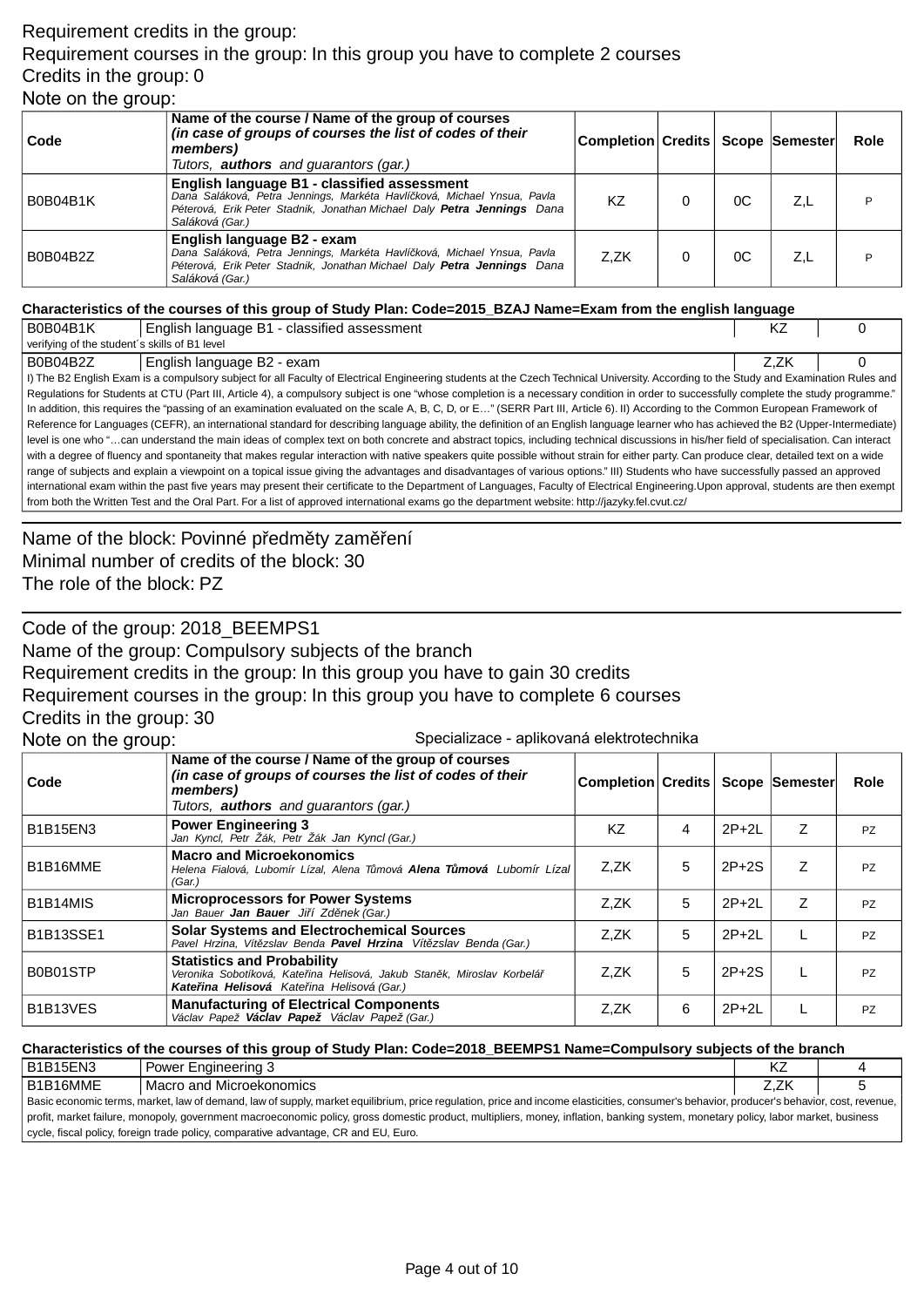| B1B14MIS                                                                                                                                                                                    | Microprocessors for Power Systems                                                                                                                                                             | Z.ZK | 5 |  |  |  |  |
|---------------------------------------------------------------------------------------------------------------------------------------------------------------------------------------------|-----------------------------------------------------------------------------------------------------------------------------------------------------------------------------------------------|------|---|--|--|--|--|
|                                                                                                                                                                                             | Power electronics control computer structure, digital signal processor and ALU added features for fast real time calculations. Interrupt system and DMA system, analog signal                 |      |   |  |  |  |  |
|                                                                                                                                                                                             | measurement, fast impulse signal measurement, fast impulse generation support, inter-computer communication, system and power management, programming languages for power                     |      |   |  |  |  |  |
|                                                                                                                                                                                             | systems software development, programming techniques, software development tools (simulators, emulators, monitors), input signal conditioning circuitry, conversion from analog               |      |   |  |  |  |  |
|                                                                                                                                                                                             | signals to digital processing, time sampling, amplitude quatization, power electronics control block design and implementation, difference equations and control algorithms, fixed and        |      |   |  |  |  |  |
|                                                                                                                                                                                             | floating point calculations, debugging methods, program parametrization, guides and rules for implementation and application of power system control computers. Real time operating           |      |   |  |  |  |  |
|                                                                                                                                                                                             | system, scheduler, dispatcher and another features and guides for application                                                                                                                 |      |   |  |  |  |  |
| <b>B1B13SSE1</b>                                                                                                                                                                            | Solar Systems and Electrochemical Sources                                                                                                                                                     | Z.ZK | 5 |  |  |  |  |
|                                                                                                                                                                                             | The course familiarizes students with the basic principles of electrochemical sources and photovoltaic cells and systems. At the beginning, the emphasis is on understanding the basic        |      |   |  |  |  |  |
|                                                                                                                                                                                             | principle using the equivalent circuits and mathematical description. In the next section, the basic types of electrochemical sources and their technical parameters are explored separately. |      |   |  |  |  |  |
|                                                                                                                                                                                             | Similarly, students become familiar with the technology of photovoltaic cells and modules. Another chapter is devoted to the basic applications such as solar-thermal. At the end of the      |      |   |  |  |  |  |
|                                                                                                                                                                                             | course, students become familiar with economical and technological implications of the combination of solar systems and electrochemical sources.                                              |      |   |  |  |  |  |
| B0B01STP                                                                                                                                                                                    | Statistics and Probability                                                                                                                                                                    | Z.ZK | 5 |  |  |  |  |
| B <sub>1</sub> B <sub>13</sub> VES                                                                                                                                                          | Manufacturing of Electrical Components                                                                                                                                                        | Z.ZK | 6 |  |  |  |  |
| Technology of electric components in general. Basic technology in use. Type of components: resistors, potentiometers, capacitors with foil dielectric. Ceramic and electrolytic capacitors. |                                                                                                                                                                                               |      |   |  |  |  |  |
| Electromechanical devices . Semiconductors, fabrication of vertical and horizontal structures. Packaging.                                                                                   |                                                                                                                                                                                               |      |   |  |  |  |  |
|                                                                                                                                                                                             |                                                                                                                                                                                               |      |   |  |  |  |  |

Name of the block: Compulsory elective courses Minimal number of credits of the block: 14 The role of the block: PV

Code of the group: 2018\_BEEMH

Name of the group: Humanities subjects

Requirement credits in the group: In this group you have to gain at least 4 credits (at most 28) Requirement courses in the group: In this group you have to complete at least 1 course ( at most 9) Credits in the group: 4

Note on the group:

| Code            | Name of the course / Name of the group of courses<br>(in case of groups of courses the list of codes of their<br>members)<br>Tutors, <b>authors</b> and quarantors (gar.) | Completion Credits |   |         | <b>Scope Semester</b> | <b>Role</b> |
|-----------------|---------------------------------------------------------------------------------------------------------------------------------------------------------------------------|--------------------|---|---------|-----------------------|-------------|
| <b>B0B16ET1</b> | Ethic 1<br>Vladimír Sláme ka <b>Vladimír Sláme ka</b> Vladimír Sláme ka (Gar.)                                                                                            | <b>KZ</b>          | 4 | $2P+2C$ | Ζ                     | <b>PV</b>   |
| B0B16FIL        | <b>Philosophy</b><br>Peter Zamarovský Peter Zamarovský Peter Zamarovský (Gar.)                                                                                            | ZK                 | 2 | $2P+0S$ | Z.L                   | <b>PV</b>   |
| <b>B0B16FI1</b> | <b>Philosophy 1</b><br>Peter Zamarovský Peter Zamarovský Peter Zamarovský (Gar.)                                                                                          | <b>KZ</b>          | 4 | $2P+2S$ | Ζ                     | <b>PV</b>   |
| B0B16HTE        | History of technology and economic<br>Jan Mikeš, Marcela Efmertová <b>Marcela Efmertová</b> Marcela Efmertová (Gar.)                                                      | ZK                 | 2 | $2P+0S$ | Z,L                   | <b>PV</b>   |
| <b>B0B16HT1</b> | History of science and technology 1<br>Jan Mikeš, Marcela Efmertová Marcela Efmertová Marcela Efmertová (Gar.)                                                            | <b>KZ</b>          | 4 | $2P+2S$ | Ζ                     | <b>PV</b>   |
| <b>B0B16HI1</b> | <b>History 1</b><br>Milena Josefovi ová <b>Milena Josefovi ová</b> Milena Josefovi ová (Gar.)                                                                             | <b>KZ</b>          | 4 | $2P+2S$ | Z                     | <b>PV</b>   |
| B0B16MPS        | <b>Psychology</b><br>Jan Fiala <b>Jan Fiala</b> Jan Fiala (Gar.)                                                                                                          | Z.ZK               | 4 | $2P+2S$ | Z,L                   | <b>PV</b>   |
| B0B16MPL        | <b>Psychology for managers</b><br>Jan Fiala <b>Jan Fiala</b> Jan Fiala (Gar.)                                                                                             | ZK                 | 2 | $2P+0S$ | Z.L                   | <b>PV</b>   |
| A003TV          | <b>Physical Education</b>                                                                                                                                                 | Ζ                  | 2 | $0 + 2$ | L,Z                   | <b>PV</b>   |

### **Characteristics of the courses of this group of Study Plan: Code=2018\_BEEMH Name=Humanities subjects**

| <b>B0B16ET1</b>                                                                                                                                                                                  | Ethic 1                                                                                                                                                                       |      |  |  |  |  |  |
|--------------------------------------------------------------------------------------------------------------------------------------------------------------------------------------------------|-------------------------------------------------------------------------------------------------------------------------------------------------------------------------------|------|--|--|--|--|--|
| Aim of this subject is to provide the students an orientation not only in general problems of ethics but above all to offer instructions for solving various situations of human life. Essential |                                                                                                                                                                               |      |  |  |  |  |  |
|                                                                                                                                                                                                  | parts of the subject are discussions in which students can react to lectures but also to actual questions coming with news and look for the communal answers.                 |      |  |  |  |  |  |
| B0B16FIL                                                                                                                                                                                         | ΖK                                                                                                                                                                            |      |  |  |  |  |  |
|                                                                                                                                                                                                  | We deal with the most important persons, schools and ideas of ancient philosophy. We are concerned especially on transdisciplinary nature of philosophy and connection of old |      |  |  |  |  |  |
|                                                                                                                                                                                                  | philosophical thoughts with recent problems of science, technology, economics and politics.                                                                                   |      |  |  |  |  |  |
| <b>B0B16FI1</b>                                                                                                                                                                                  | Philosophy 1                                                                                                                                                                  | ΚZ   |  |  |  |  |  |
|                                                                                                                                                                                                  | We deal with the most important persons, schools and ideas of ancient philosophy. We are concerned especially on transdisciplinary nature of philosophy and connection of old |      |  |  |  |  |  |
|                                                                                                                                                                                                  | philosophical thoughts with recent problems of science, technology, economics and politics.                                                                                   |      |  |  |  |  |  |
| B0B16HTE                                                                                                                                                                                         | History of technology and economic                                                                                                                                            | ΖK   |  |  |  |  |  |
| <b>B0B16HT1</b>                                                                                                                                                                                  | History of science and technology 1                                                                                                                                           | ΚZ   |  |  |  |  |  |
| <b>B0B16HI1</b>                                                                                                                                                                                  | History 1                                                                                                                                                                     | K7   |  |  |  |  |  |
| B0B16MPS                                                                                                                                                                                         | Psychology                                                                                                                                                                    | Z.ZK |  |  |  |  |  |
| B0B16MPL                                                                                                                                                                                         | Psychology for managers                                                                                                                                                       | ΖK   |  |  |  |  |  |
| A003TV                                                                                                                                                                                           | <b>Physical Education</b>                                                                                                                                                     |      |  |  |  |  |  |

Code of the group: 2018 BEEMPV1

Name of the group: Compulsory subjects of the programm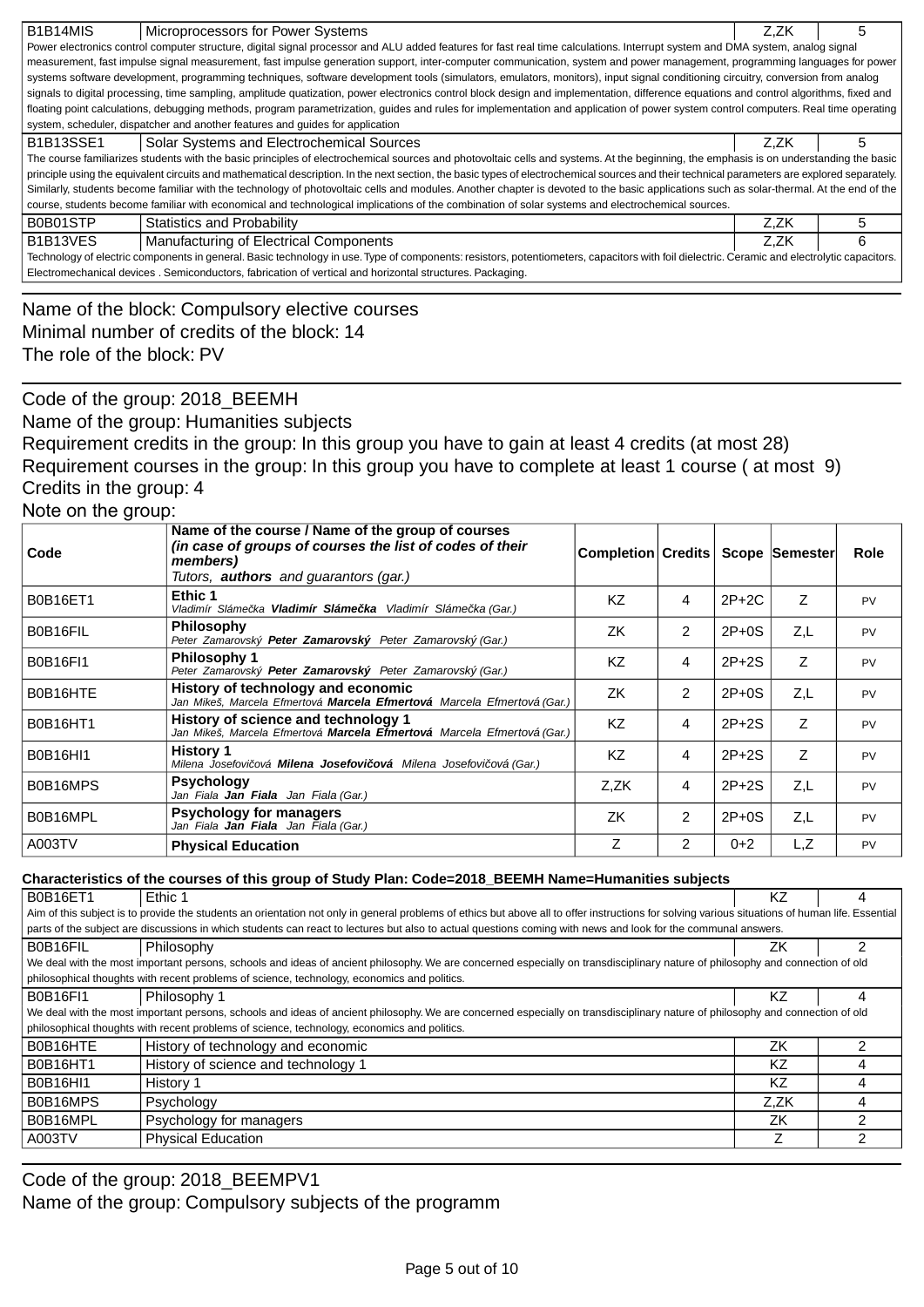## Requirement credits in the group: In this group you have to gain 10 credits Requirement courses in the group: In this group you have to complete 2 courses Credits in the group: 10 Note on the group: Specializace - Aplikovaná elektrotechnika

| ີ         |                                                                                                                                                                           |                                       |   |         |           |
|-----------|---------------------------------------------------------------------------------------------------------------------------------------------------------------------------|---------------------------------------|---|---------|-----------|
| Code      | Name of the course / Name of the group of courses<br>(in case of groups of courses the list of codes of their<br>members)<br>Tutors, <b>authors</b> and guarantors (gar.) | Completion Credits   Scope   Semester |   |         | Role      |
| B1B15EPR1 | <b>Projects in Power Engineering</b><br>Zden k Müller, Stanislav Bou ek                                                                                                   | ΚZ                                    | 5 | $2P+2S$ | <b>PV</b> |
| B1B14TME1 | <b>Engineering mechanics</b><br>Petr Ko árník Petr Ko árník Petr Ko árník (Gar.)                                                                                          | Z.ZK                                  | 5 | $2P+2C$ | <b>PV</b> |
| B1B13TPR  | <b>Technological Project Planning</b><br>Karel Dušek, Petr Gric, Martin Molhanec Karel Dušek Martin Molhanec<br>(Gar.)                                                    | Z.ZK                                  | 5 | $2P+2S$ | <b>PV</b> |
| B1B16UEE1 | <b>Economy of Power Industry</b><br>Ji í Vaší ek, Miroslav Vítek, Jaroslav Knápek Miroslav Vítek Jaroslav Knápek<br>(Gar.)                                                | Z.ZK                                  | 5 | $2P+2C$ | <b>PV</b> |

### **Characteristics of the courses of this group of Study Plan: Code=2018\_BEEMPV1 Name=Compulsory subjects of the programm**

| <b>B1B15EPR1</b>                                                                                                                                                                           | Projects in Power Engineering                                                                                                                                                      | KZ   |  |  |  |
|--------------------------------------------------------------------------------------------------------------------------------------------------------------------------------------------|------------------------------------------------------------------------------------------------------------------------------------------------------------------------------------|------|--|--|--|
| B1B14TME1                                                                                                                                                                                  | Engineering mechanics                                                                                                                                                              | Z.ZK |  |  |  |
| This course provides knowledge of applied mechanics for the industry practice. Analysis of constructional elements and their dimensioning. Kinematics of simple mechanisms. Dynamic        |                                                                                                                                                                                    |      |  |  |  |
|                                                                                                                                                                                            | behaviour of mechanical systems, mechanic vibrations. Thermodynamics of real gases and vapours, their processes an cycles, basic comparative cycles of heat machines. Fundamentals |      |  |  |  |
|                                                                                                                                                                                            | of hydrodynamics, transport losses in hydraulic systems.                                                                                                                           |      |  |  |  |
| B1B13TPR                                                                                                                                                                                   | <b>Technological Project Planning</b>                                                                                                                                              | Z.ZK |  |  |  |
| Principles of Project Management. Project Life Cycle. Project Framework. Project phases: Initial, Construct, Delivery and Support. Organizational project structure. Strategic management: |                                                                                                                                                                                    |      |  |  |  |
| SWOT, PEST and 5F. Project logic frame. Project schedule, GANTT, PERT. Process modelling. Management of risks and knowledge. Standards and norms. Human resources                          |                                                                                                                                                                                    |      |  |  |  |
| management. Funding.                                                                                                                                                                       |                                                                                                                                                                                    |      |  |  |  |
| B1B16UEE1                                                                                                                                                                                  | Economy of Power Industry                                                                                                                                                          | Z.ZK |  |  |  |

Name of the block: Elective courses Minimal number of credits of the block: 0 The role of the block: V

Code of the group: 2015\_BJKA Name of the group: English language courses Requirement credits in the group: Requirement courses in the group: Credits in the group: 0

# Note on the group:

| Code     | Name of the course / Name of the group of courses<br>(in case of groups of courses the list of codes of their<br>members)<br>Tutors, <b>authors</b> and guarantors (gar.) | Completion Credits   Scope  Semester |          |    |     | Role   |
|----------|---------------------------------------------------------------------------------------------------------------------------------------------------------------------------|--------------------------------------|----------|----|-----|--------|
| B0B04A21 | <b>English Language A2-1</b><br>Dana Saláková                                                                                                                             |                                      |          | 2s | Z   | $\vee$ |
| B0B04A22 | <b>English Language A2-2</b><br>Dana Saláková                                                                                                                             | Z                                    | $\Omega$ | 2s |     | V      |
| B0B04B11 | <b>English Language B1-1</b><br>Petra Jennings Dana Saláková (Gar.)                                                                                                       | Z                                    | $\Omega$ | 2C | Z   | $\vee$ |
| B0B04B12 | <b>English Language B1-2</b><br>Petra Jennings Dana Saláková (Gar.)                                                                                                       | Z                                    | 0        | 2C |     | V      |
| B0B04B21 | <b>English Language B2-1</b><br>Petra Jennings Dana Saláková (Gar.)                                                                                                       | Z                                    | 3        | 2C | Ζ   | V      |
| B0B04B22 | <b>English Language B2-2</b><br>Petra Jennings Dana Saláková (Gar.)                                                                                                       |                                      | 3        | 2C | Z,L | v      |

#### **Characteristics of the courses of this group of Study Plan: Code=2015\_BJKA Name=English language courses**

| B0B04A21                                                                                                                                                                            | English Language A2-1                                                                                                                                                               |  |  |  |  |  |
|-------------------------------------------------------------------------------------------------------------------------------------------------------------------------------------|-------------------------------------------------------------------------------------------------------------------------------------------------------------------------------------|--|--|--|--|--|
|                                                                                                                                                                                     | The course is open to students who are beginners in their second language. Course objective: Achieving competence in basic English.                                                 |  |  |  |  |  |
| <b>B0B04A22</b>                                                                                                                                                                     | English Language A2-2                                                                                                                                                               |  |  |  |  |  |
|                                                                                                                                                                                     | The course is open to students who are beginners in their second foreign language. The course objective is to develop and sustain their basic knowledge of the English language.    |  |  |  |  |  |
| B0B04B11                                                                                                                                                                            | English Language B1-1                                                                                                                                                               |  |  |  |  |  |
|                                                                                                                                                                                     | Course objective: Broadening the basic knowledge of general English; mastering basic specialised language; focusing on text analysis and vocabulary expansion; understanding spoken |  |  |  |  |  |
| English.                                                                                                                                                                            |                                                                                                                                                                                     |  |  |  |  |  |
| B0B04B12                                                                                                                                                                            | <b>English Language B1-2</b>                                                                                                                                                        |  |  |  |  |  |
| Course objective: Broadening the basic knowledge of general English; mastering basic specialised language; focusing on text analysis and vocabulary expansion; understanding spoken |                                                                                                                                                                                     |  |  |  |  |  |
| English.                                                                                                                                                                            |                                                                                                                                                                                     |  |  |  |  |  |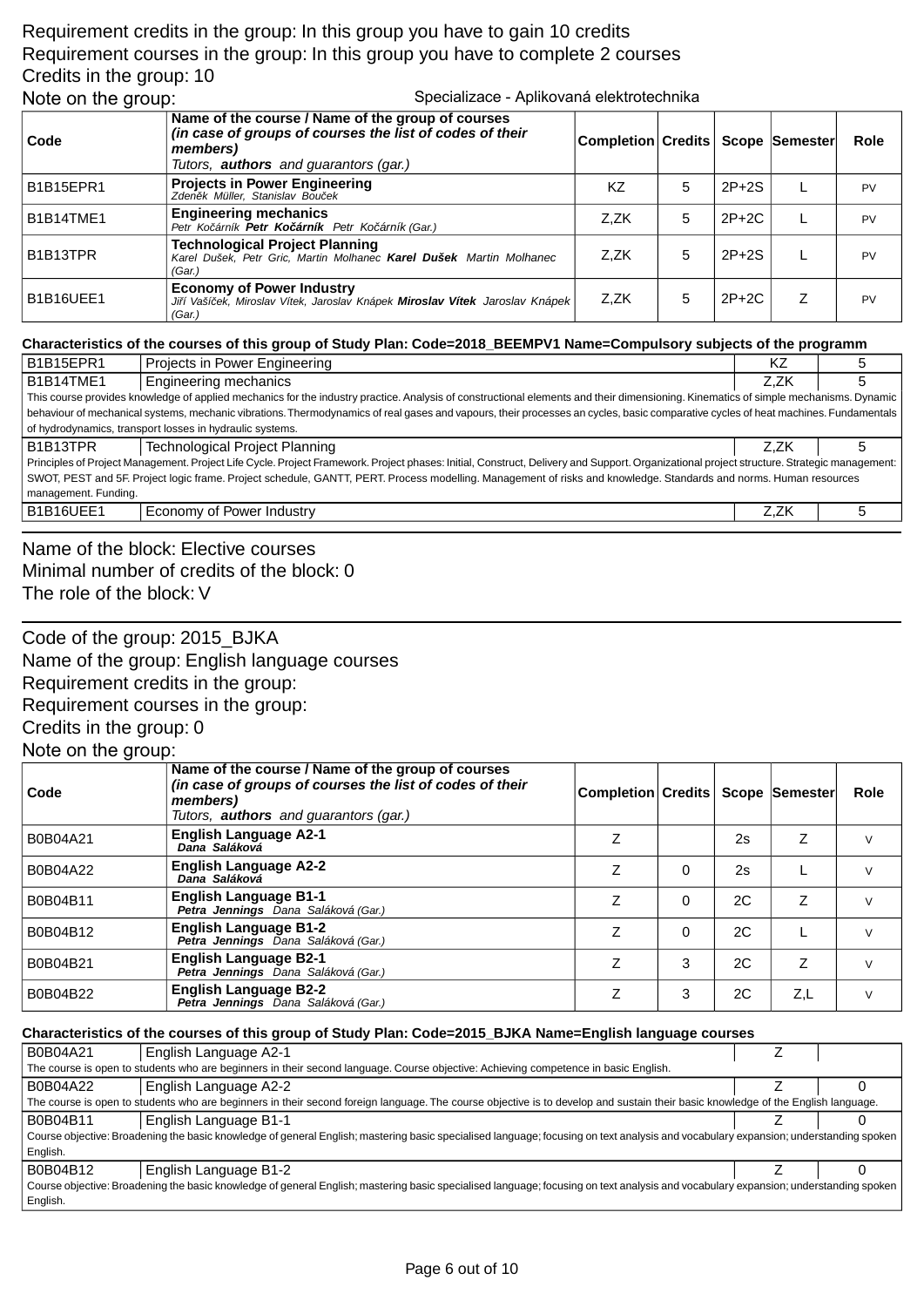B0B04B21 English Language B2-1 **3** and 3 and 3 and 3 and 3 and 3 and 3 and 3 and 3 and 3 and 3 and 3 and 3 and 3 and 3 and 3 and 3 and 3 and 3 and 3 and 3 and 3 and 3 and 3 and 3 and 3 and 3 and 3 and 3 and 3 and 3 and 3 a This course is designed as a full-year, two semester preparation course for the university's compulsory B2-level English Examination (Anglický jazyk B2 - zkouška - B0B04B2Z\*).While the course is focused on helping students reach a level required to pass the B2-level English Examination (or improve their English for a higher mark), it also focuses more on the academic and technical vocabulary and grammar expected of students at the university level. \*NOTE: This exam is also used for determining an appropriate level of English for Erasmus / International Study.

#### B0B04B22 English Language B2-2 Z 3

This course is designed as a full-year, two semester preparation course for the university's compulsory B2-level English Examination (Anglický jazyk B2 - zkouška - B0B04B2Z \*).While the course is focused on helping students reach a level required to pass the B2-level English Examination (or improve their English for a higher mark), it also focuses more on the academic and technical vocabulary and grammar expected of students at the university level. \*NOTE: This exam is also used for determining an appropriate level of English for Erasmus / International Study.

Code of the group: BTV Name of the group: Physical education Requirement credits in the group: Requirement courses in the group: Credits in the group: 0 Note on the group:

| Code             | Name of the course / Name of the group of courses<br>(in case of groups of courses the list of codes of their<br>members)<br>Tutors, <b>authors</b> and guarantors (gar.) | Completion Credits   Scope   Semester |   |       |     | Role |
|------------------|---------------------------------------------------------------------------------------------------------------------------------------------------------------------------|---------------------------------------|---|-------|-----|------|
| <b>TVV</b>       | <b>Physical education</b>                                                                                                                                                 |                                       |   | $0+2$ | Z.L |      |
| A003TV           | <b>Physical Education</b>                                                                                                                                                 |                                       | っ | $0+2$ | L.Z |      |
| $TV-VI$          | <b>Physical education</b>                                                                                                                                                 |                                       |   | $0+2$ | Z.L |      |
| TVV <sub>0</sub> | <b>Physical education</b>                                                                                                                                                 |                                       |   | $0+2$ | Z.L |      |

#### **Characteristics of the courses of this group of Study Plan: Code=BTV Name=Physical education**

| A003TV     | <b>Physical Education</b> |  |
|------------|---------------------------|--|
| <b>TVV</b> | Physical education        |  |
| TV-V1      | Physical education        |  |
| TVV0       | Physical education        |  |

## Code of the group: BTVK

Name of the group: Physical education courses

Requirement credits in the group:

Requirement courses in the group:

Credits in the group: 0

### Note on the group:

| Code         | Name of the course / Name of the group of courses<br>(in case of groups of courses the list of codes of their<br>members)<br>Tutors, <b>authors</b> and guarantors (gar.) | Completion  Credits   Scope   Semester |      | Role |
|--------------|---------------------------------------------------------------------------------------------------------------------------------------------------------------------------|----------------------------------------|------|------|
| <b>TVKLV</b> | <b>Physical Education Course</b>                                                                                                                                          |                                        | 7dní |      |
| <b>TVKZV</b> | <b>Physical Education Course</b>                                                                                                                                          |                                        | 7dní |      |

#### **Characteristics of the courses of this group of Study Plan: Code=BTVK Name=Physical education courses**

| <b>TVKL\</b> | Physical<br>-<br>Course<br>Education |  |
|--------------|--------------------------------------|--|
| <b>TVKZ</b>  | Physical<br>Course<br>Education      |  |

Code of the group: 2018\_BEEMVOL Name of the group: Elective subjects Requirement credits in the group: Requirement courses in the group: Credits in the group: 0 Note on the group:

~Nabídku volitelných předmětů uspořádaných podle kateder najdete na webových stránkách

http://www.fel.cvut.cz/cz/education/volitelne-predmety.html\\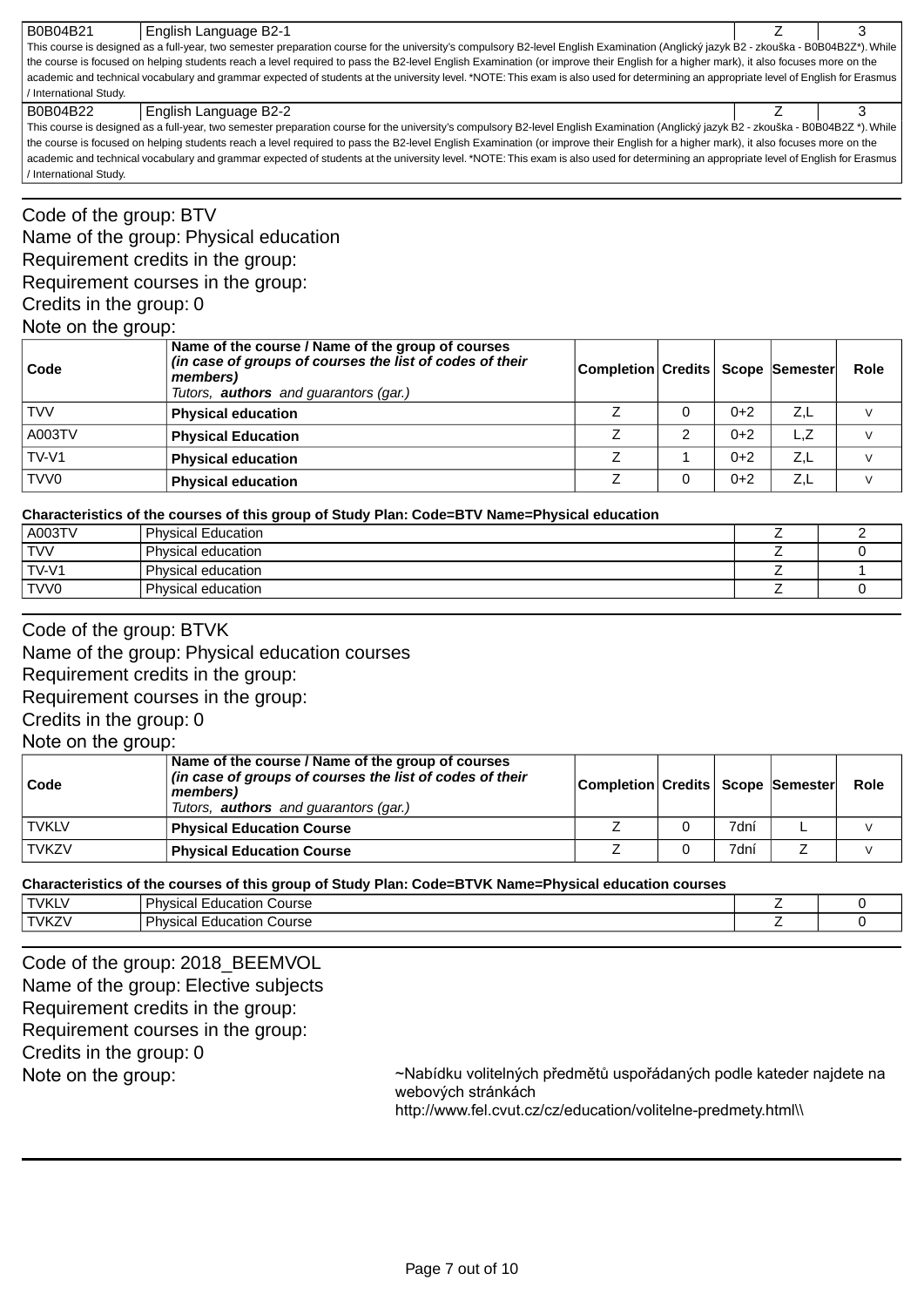# **List of courses of this pass:**

| Code            | Name of the course                                                                                                                                                                                                                                                                                                                                                              | <b>Completion</b> | <b>Credits</b> |
|-----------------|---------------------------------------------------------------------------------------------------------------------------------------------------------------------------------------------------------------------------------------------------------------------------------------------------------------------------------------------------------------------------------|-------------------|----------------|
| A003TV          | <b>Physical Education</b>                                                                                                                                                                                                                                                                                                                                                       | Z                 | 2              |
| B0B01DRN        | Differencial Equations and Numerical Analysis                                                                                                                                                                                                                                                                                                                                   | Z,ZK              | 4              |
|                 | This course introduces students to the classical theory of ordinary differential equations (separable and linear ODEs) and also to bsics of numerical methods (errors in calculations and                                                                                                                                                                                       |                   |                |
|                 | stability, numerical solutions of algebraic and differential equations and their systems). The course takes advantage of the synnergy between theoretical and practical point of view.                                                                                                                                                                                          |                   |                |
| B0B01KANA       | <b>Complex Analysis</b>                                                                                                                                                                                                                                                                                                                                                         | Z,ZK              | 4              |
| B0B01LAGA       | Linear Algebra                                                                                                                                                                                                                                                                                                                                                                  | Z,ZK              | 7              |
| B0B01MA1A       | <b>Mathematical Analysis 1</b><br>This is an introductory course to differential and integral calculus of functions of one real variable.                                                                                                                                                                                                                                       | Z,ZK              | 6              |
| B0B01MA2A       | <b>Mathematical Analysis 2</b>                                                                                                                                                                                                                                                                                                                                                  | Z,ZK              | 6              |
|                 | The subject covers an introduction to the differential and integral calculus in several variables and basic relations between curve and surface integrals. Other part contains function                                                                                                                                                                                         |                   |                |
|                 | series and power series with application to Taylor and Fourier series.                                                                                                                                                                                                                                                                                                          |                   |                |
| B0B01STP        | <b>Statistics and Probability</b>                                                                                                                                                                                                                                                                                                                                               | Z,ZK              | 5              |
| B0B04A21        | English Language A2-1                                                                                                                                                                                                                                                                                                                                                           | Z                 |                |
|                 | The course is open to students who are beginners in their second language. Course objective: Achieving competence in basic English.                                                                                                                                                                                                                                             |                   |                |
| B0B04A22        | English Language A2-2                                                                                                                                                                                                                                                                                                                                                           | Z                 | 0              |
| B0B04B11        | The course is open to students who are beginners in their second foreign language. The course objective is to develop and sustain their basic knowledge of the English language.                                                                                                                                                                                                |                   | 0              |
|                 | English Language B1-1<br>Course objective: Broadening the basic knowledge of general English; mastering basic specialised language; focusing on text analysis and vocabulary expansion; understanding spoken                                                                                                                                                                    |                   |                |
|                 | English.                                                                                                                                                                                                                                                                                                                                                                        |                   |                |
| B0B04B12        | English Language B1-2                                                                                                                                                                                                                                                                                                                                                           | Ζ                 | 0              |
|                 | Course objective: Broadening the basic knowledge of general English; mastering basic specialised language; focusing on text analysis and vocabulary expansion; understanding spoken                                                                                                                                                                                             |                   |                |
|                 | English.                                                                                                                                                                                                                                                                                                                                                                        |                   |                |
| B0B04B1K        | English language B1 - classified assessment                                                                                                                                                                                                                                                                                                                                     | KZ                | 0              |
|                 | verifying of the student's skills of B1 level                                                                                                                                                                                                                                                                                                                                   | Ζ                 | 3              |
| B0B04B21        | English Language B2-1<br>This course is designed as a full-year, two semester preparation course for the university's compulsory B2-level English Examination (Anglický jazyk B2 - zkouška - B0B04B2Z*). While                                                                                                                                                                  |                   |                |
|                 | the course is focused on helping students reach a level required to pass the B2-level English Examination (or improve their English for a higher mark), it also focuses more on the                                                                                                                                                                                             |                   |                |
|                 | academic and technical vocabulary and grammar expected of students at the university level. *NOTE: This exam is also used for determining an appropriate level of English for Erasmus                                                                                                                                                                                           |                   |                |
|                 | / International Study.                                                                                                                                                                                                                                                                                                                                                          |                   |                |
| B0B04B22        | English Language B2-2                                                                                                                                                                                                                                                                                                                                                           |                   | 3              |
|                 | This course is designed as a full-year, two semester preparation course for the university's compulsory B2-level English Examination (Anglický jazyk B2 - zkouška - B0B04B2Z *). While                                                                                                                                                                                          |                   |                |
|                 | the course is focused on helping students reach a level required to pass the B2-level English Examination (or improve their English for a higher mark), it also focuses more on the<br>academic and technical vocabulary and grammar expected of students at the university level. *NOTE: This exam is also used for determining an appropriate level of English for Erasmus    |                   |                |
|                 | / International Study.                                                                                                                                                                                                                                                                                                                                                          |                   |                |
| <b>B0B04B2Z</b> | English language B2 - exam                                                                                                                                                                                                                                                                                                                                                      | Z.ZK              | 0              |
|                 | I) The B2 English Exam is a compulsory subject for all Faculty of Electrical Engineering students at the Czech Technical University. According to the Study and Examination Rules and                                                                                                                                                                                           |                   |                |
|                 | Regulations for Students at CTU (Part III, Article 4), a compulsory subject is one "whose completion is a necessary condition in order to successfully complete the study programme."                                                                                                                                                                                           |                   |                |
|                 | In addition, this requires the "passing of an examination evaluated on the scale A, B, C, D, or E" (SERR Part III, Article 6). II) According to the Common European Framework of                                                                                                                                                                                                |                   |                |
|                 | Reference for Languages (CEFR), an international standard for describing language ability, the definition of an English language learner who has achieved the B2 (Upper-Intermediate)<br>level is one who "can understand the main ideas of complex text on both concrete and abstract topics, including technical discussions in his/her field of specialisation. Can interact |                   |                |
|                 | with a degree of fluency and spontaneity that makes regular interaction with native speakers quite possible without strain for either party. Can produce clear, detailed text on a wide                                                                                                                                                                                         |                   |                |
|                 | range of subjects and explain a viewpoint on a topical issue giving the advantages and disadvantages of various options." III) Students who have successfully passed an approved                                                                                                                                                                                                |                   |                |
|                 | international exam within the past five years may present their certificate to the Department of Languages, Faculty of Electrical Engineering. Upon approval, students are then exempt                                                                                                                                                                                          |                   |                |
|                 | from both the Written Test and the Oral Part. For a list of approved international exams go the department website: http://jazyky.fel.cvut.cz/                                                                                                                                                                                                                                  |                   |                |
| <b>B0B16ET1</b> | Ethic 1                                                                                                                                                                                                                                                                                                                                                                         | KZ                | 4              |
|                 | Aim of this subject is to provide the students an orientation not only in general problems of ethics but above all to offer instructions for solving various situations of human life. Essential<br>parts of the subject are discussions in which students can react to lectures but also to actual questions coming with news and look for the communal answers.               |                   |                |
| <b>B0B16FI1</b> | Philosophy 1                                                                                                                                                                                                                                                                                                                                                                    | ΚZ                | 4              |
|                 | We deal with the most important persons, schools and ideas of ancient philosophy. We are concerned especially on transdisciplinary nature of philosophy and connection of old                                                                                                                                                                                                   |                   |                |
|                 | philosophical thoughts with recent problems of science, technology, economics and politics.                                                                                                                                                                                                                                                                                     |                   |                |
| B0B16FIL        | Philosophy                                                                                                                                                                                                                                                                                                                                                                      | ZK                | 2              |
|                 | We deal with the most important persons, schools and ideas of ancient philosophy. We are concerned especially on transdisciplinary nature of philosophy and connection of old                                                                                                                                                                                                   |                   |                |
|                 | philosophical thoughts with recent problems of science, technology, economics and politics.                                                                                                                                                                                                                                                                                     |                   |                |
| <b>B0B16HI1</b> | History 1                                                                                                                                                                                                                                                                                                                                                                       | KZ                | 4              |
| B0B16HT1        | History of science and technology 1                                                                                                                                                                                                                                                                                                                                             | KZ                | 4              |
| B0B16HTE        | History of technology and economic                                                                                                                                                                                                                                                                                                                                              | ZK                | 2              |
| B0B16MPL        | Psychology for managers                                                                                                                                                                                                                                                                                                                                                         | ZK                | 2              |
| B0B16MPS        | Psychology                                                                                                                                                                                                                                                                                                                                                                      | Z,ZK              | 4              |
| B0B99PRPA       | <b>Procedural Programming</b>                                                                                                                                                                                                                                                                                                                                                   | KZ                | 4              |
| B1B02FY1        | Physics 1                                                                                                                                                                                                                                                                                                                                                                       | Z,ZK              | 8              |
|                 | The basic course of physics at the Faculty of Electrical Engineering - Physics 1, is devoted to the introduction into two important areas of physics. The first one is a classical mechanics                                                                                                                                                                                    |                   |                |

and the second one is the electric and magnetic field. Within the framework of the classical mechanics, the students study the particle kinematics; dynamics of the mass particle, system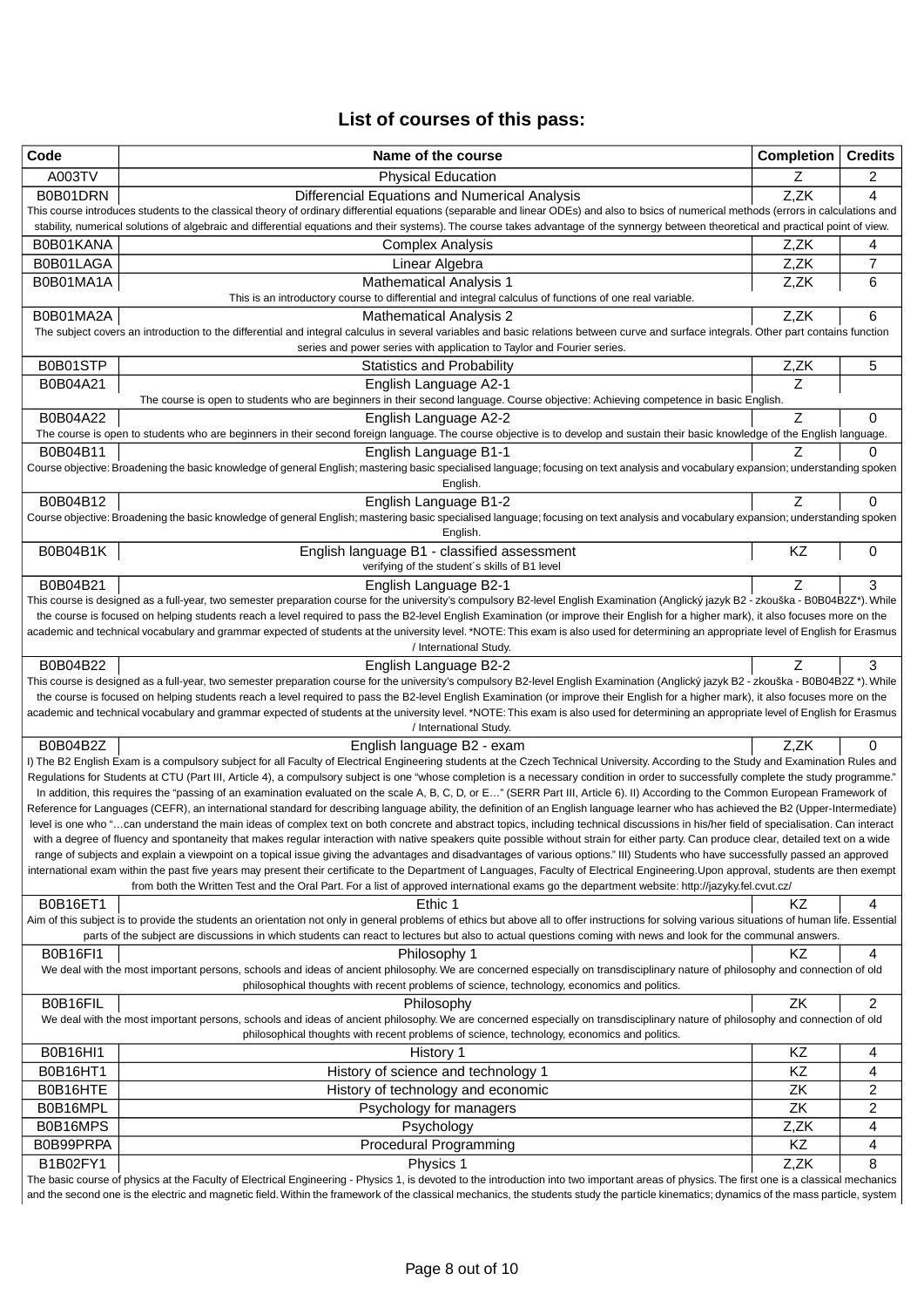of mass particles and rigid bodies. The students should be able to solve basic problems dealing with the description of mechanical systems, which they can meet during their further studies. The classical mechanics is followed by the relativistic mechanics, electric and magnetic field - both stationary as well as non-stationary. The students can use the facts gained in this course in the study of electrical circuits, theory of electrotechnical materials or radioelectronics. Apart of this, the knowledge gained in this course is required for the study of the consecutive course Physics 2. B1B02FY2 Physics 2 Z,ZK 7 The course Physics 2 is closely linked with the course Physics 1. Within the framework of this course the students will first of all learn foundations of thermodynamics. Following topic - the theory of waves - will give to the students basic insight into the properties of waves and will help to the students to understand that the presented description of the waves has a universal character in spite of the waves character. Particular types of waves, such as acoustic or optical waves are the subjects of the following section. Quantum mechanics and nuclear physics will complete the student?s general education in physics. The knowledge gained in this course will help to the students in study of such modern areas as robotics, computer vision, measuring technique and will allow them to understand the principles of novel technologies and functioning of new electronic devices. B1B13MVE1 | CALC Materials for Power Electrical Engineering The Material Engineering | Z,ZK | 4 At first a physical description of basic properties and basic types of materials for electrical engineering is carried out. Types of conductors, superconductors, insulators, magnetic materials and semiconductors, which are used in power electrical engineering, are presented. The stress is put on relationships between properties, technology and the use. The student will meet, in higher detail, with ceramics for electrical engineering, with properties of mica, glass and their applications, with environmental conductive joining, with materials for thin and thick films and with selected nanomaterials and their applications. B1B13PPS | CONSULTER INDUSTRIAL COMPUTER Systems | Z,ZK | 4 The subject is focused on basic knowledges about computer control systems used in electrotechnic engineering and energetics. Students works with hardware for data acquisition and data processing, software tools and application examples. There are presented elementary digital circuits, the representation of numbers and their processing in microcomputer and fundamental block of microprocessor and microcomputer. The single chip microcomputer, embedded application, industrial PC and design to industrial condition are presented. B1B13SSE1 Solar Systems and Electrochemical Sources The State of Text 5 The course familiarizes students with the basic principles of electrochemical sources and photovoltaic cells and systems. At the beginning, the emphasis is on understanding the basic principle using the equivalent circuits and mathematical description. In the next section, the basic types of electrochemical sources and their technical parameters are explored separately. Similarly, students become familiar with the technology of photovoltaic cells and modules. Another chapter is devoted to the basic applications such as solar-thermal. At the end of the course, students become familiar with economical and technological implications of the combination of solar systems and electrochemical sources. B1B13TEP | Electrical engineering technological processes | Z,ZK | 4 Technologies used in electronics, laser, and other beam technologies and IC packaging will be characterized. There will also be discussed fundamentals of winding, drying and impregnation processes. The subject is also the basis for producing single-crystal Si. Technology using plasma technology, packaging, and basic assembly technologies are also presented. B1B13TPR Technological Project Planning Technological Project Planning Technological Project Planning Technological Project Planning Technological Project Planning Technological Project Planning Technological Project Plann Principles of Project Management. Project Life Cycle. Project Framework. Project phases: Initial, Construct, Delivery and Support. Organizational project structure. Strategic management: SWOT, PEST and 5F. Project logic frame. Project schedule, GANTT, PERT. Process modelling. Management of risks and knowledge. Standards and norms. Human resources management. Funding. B1B13VES | CHO COMPONENT Manufacturing of Electrical Components | Z,ZK | 6 Technology of electric components in general. Basic technology in use.Type of components: resistors, potentiometers, capacitors with foil dielectric. Ceramic and electrolytic capacitors. Electromechanical devices . Semiconductors, fabrication of vertical and horizontal structures. Packaging. B1B13VVZ1 | CHANG AND Manufacturing of Power Devices | Z,ZK | 4 The topic of the subject is focused on manufacturing of power electrical machines and devices from construction and technological point of wiev. Main part of the subject is devoted to transformers and rotating machines, namely their magnetic circuits and windings. Second half of the subject is dedicated to manufacturing of power semiconductive devices and converters including diagnostics, reliable operation. Last part of lectures deals with layouts of manufactirung, lean management and planning of manufacturing. B1B14MIS | CHARIS | CHARIS | CHARIS | CHARIS | CHARIS | CHARIS | CHARIS | CHARIS | CHARIS | CHARIS | CHARIS | CH Power electronics control computer structure, digital signal processor and ALU added features for fast real time calculations. Interrupt system and DMA system, analog signal measurement, fast impulse signal measurement, fast impulse generation support, inter-computer communication, system and power management, programming languages for power systems software development, programming techniques, software development tools (simulators, emulators, monitors), input signal conditioning circuitry, conversion from analog signals to digital processing, time sampling, amplitude quatization, power electronics control block design and implementation, difference equations and control algorithms, fixed and floating point calculations, debugging methods, program parametrization, guides and rules for implementation and application of power system control computers. Real time operating system, scheduler, dispatcher and another features and guides for application B1B14TME1 **Engineering mechanics** Engineering mechanics and the Second Land Muslim Second Land Muslim Second Second Second Second Second Second Second Second Second Second Second Second Second Second Second Second Second S This course provides knowledge of applied mechanics for the industry practice. Analysis of constructional elements and their dimensioning. Kinematics of simple mechanisms. Dynamic behaviour of mechanical systems, mechanic vibrations.Thermodynamics of real gases and vapours, their processes an cycles, basic comparative cycles of heat machines. Fundamentals of hydrodynamics, transport losses in hydraulic systems. B1B14ZEL1 **Fundamentals of Electrotechnical Engineering** Fundamental Engineering RZ 4 The course extends necessary knowledge of the technical documentation, technical text and its presentation.The second half of the semester isfocused on an explanation and practicing of basics electrotechnics so that knowledge of students are increased to the level needed in the next semesters. B1B14ZPO **Fundametals of Electric Drives** The Structure Alternative C<sub>L</sub> 2,2K 5 B1B14ZSP | CHO Electric Machines and Apparatuses Basics | Z,ZK | 5 The course explains the principles of machines for convertsion of mechanical energy to electrical and back. It discusses the principles of basic functions and properties of rotating and non-rotating electric machines. Following the behavior of electrical machines are discussed basic devices for protection and switching, including behavioral and switching problems. B1B14ZVE BHT Power Electronics And The State of The State of The State of The Power Electronics And The State of The State of The State of The State of The State of The State of The State of The State of The State of The S The course focuses on the basic types of power semiconductor converters, which are used to change the parameters of electricity. Students are introduced to the basic principles, properties and applications of power electronic converters, their advantages, disadvantages, and fuse sizing. B1B15EN11 | Power Engineering 1 Z,ZK | 5 B1B15EN2 **Power Engineering 2** 2,ZK 5 B1B15EN3 | KZ 4 B1B15EPR1 **Reserves Contains the Struck Contains Projects in Power Engineering Contains and Reserves Contains Contains Reserves Contains Reserves Contains Reserves Contains Reserves Contains Reserves Contains Reserves Cont** B1B15VYA Computational Applications KZ 4 B1B16MME SALL CONTENTS AND MECHANIC AND MACRO AND MICROEKONOMICS CONTENTS AND MACRO AND MACRO AND MACRO AND MACRO AND MACRO AND MACRO AND THE SALL CONTENTS AND MACRO AND MACRO AND MACRO AND MACRO AND MACRO AND MACRO AND MA Basic economic terms, market, law of demand, law of supply, market equilibrium, price regulation, price and income elasticities, consumer's behavior, producer's behavior, cost, revenue, profit, market failure, monopoly, government macroeconomic policy, gross domestic product, multipliers, money, inflation, banking system, monetary policy, labor market, business cycle, fiscal policy, foreign trade policy, comparative advantage, CR and EU, Euro. B1B16UEE1 **Example 2,2K** 5 Economy of Power Industry **Example 2,2K** 5